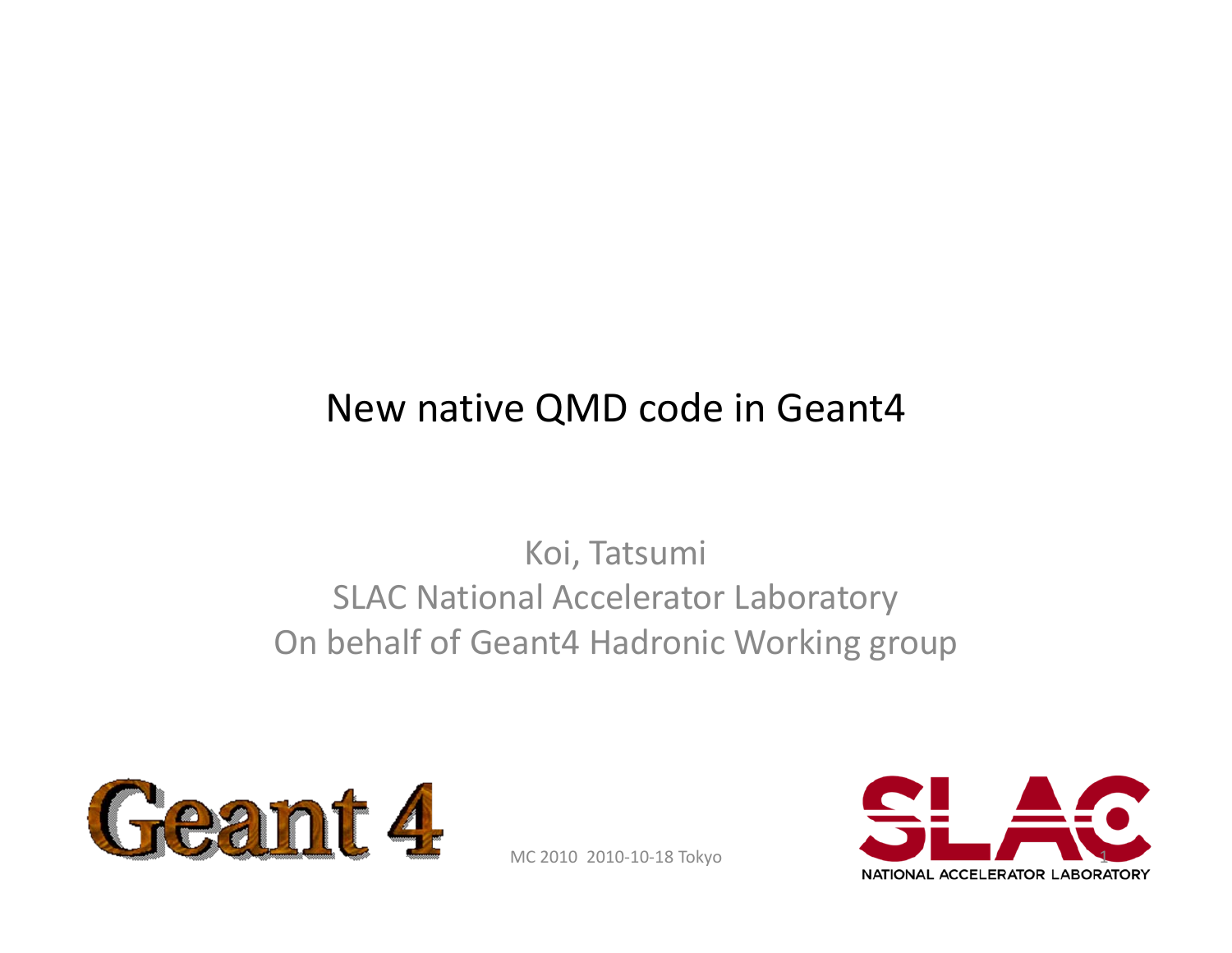# Nucleus collision models in Geant4 until QMD

- • Binary Light Ion Cascade Model
	- An Ion extension of Binary Cascade
	- Recommended for use when either projectile or target is C12 or lighter
	- Up to ~10GeV/n
	- More information will be available in the next slide.
- Wilson Abrasion Ablation Model
	- A simplified macroscopic model for nuclear‐nuclear interactions based largely on geometric arguments
	- Less detailed model than Binary Cascade or QMD
	- Energy distributions of secondary nucleons are not well described.
	- From 70 MeV/n up to <sup>a</sup> few tens GeV/n
- • Interfacing to other (Fortran) codes outside of Geant4.
	- JQMD, JAM and PHITS (up to 100 GeV/n)
	- $-$  DPMJET2 (up to 100 PeV/n)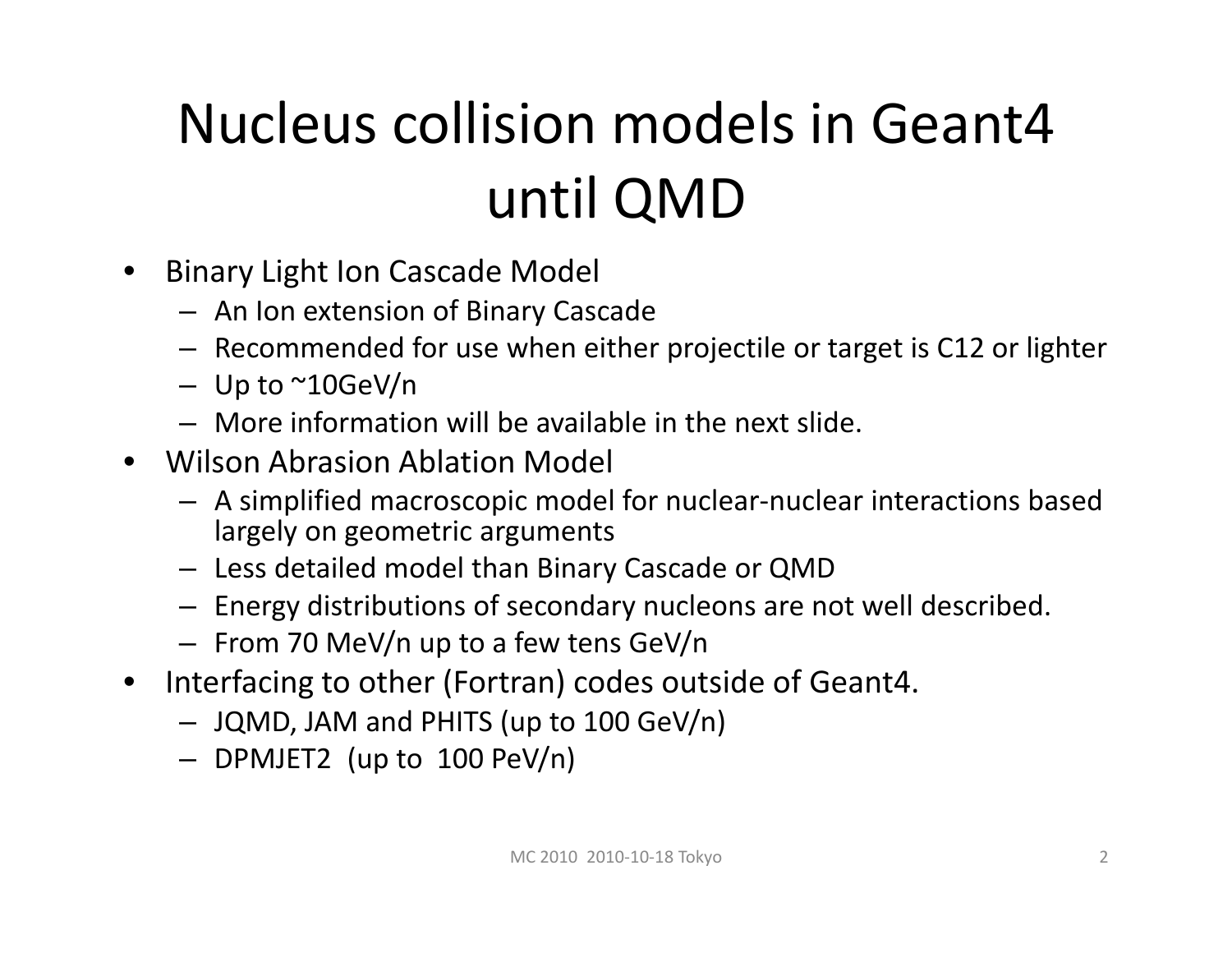# Binary Light Ion Cascade

- •This is an Ion extension of Binary Cascade
- •• In Binary Cascade
	- Create 3D nucleus model with Pauli principal and Fermi momentum
	- Participant nucleons are also represented by wave function and numerically calculated time development of Hamiltonian
	- The scattering term considers only binary collision and decay
- $\bullet$  However, Binary Cascade
	- Neglects participant‐participant scattering
	- Uses simple time independent optical potential
	- Does not provide ground state nucleus which can be used in molecular dynamics
- •• Recommended for use when either projectile or target is C12 or lighter (other particle can be heavier)
- $\bullet$  The solution for overcoming above limitations of Binary Light Ion Cascade, and enable to simulate real High Z and Energy (HZE) reactions is development of <sup>a</sup> new native QMD code in Geant4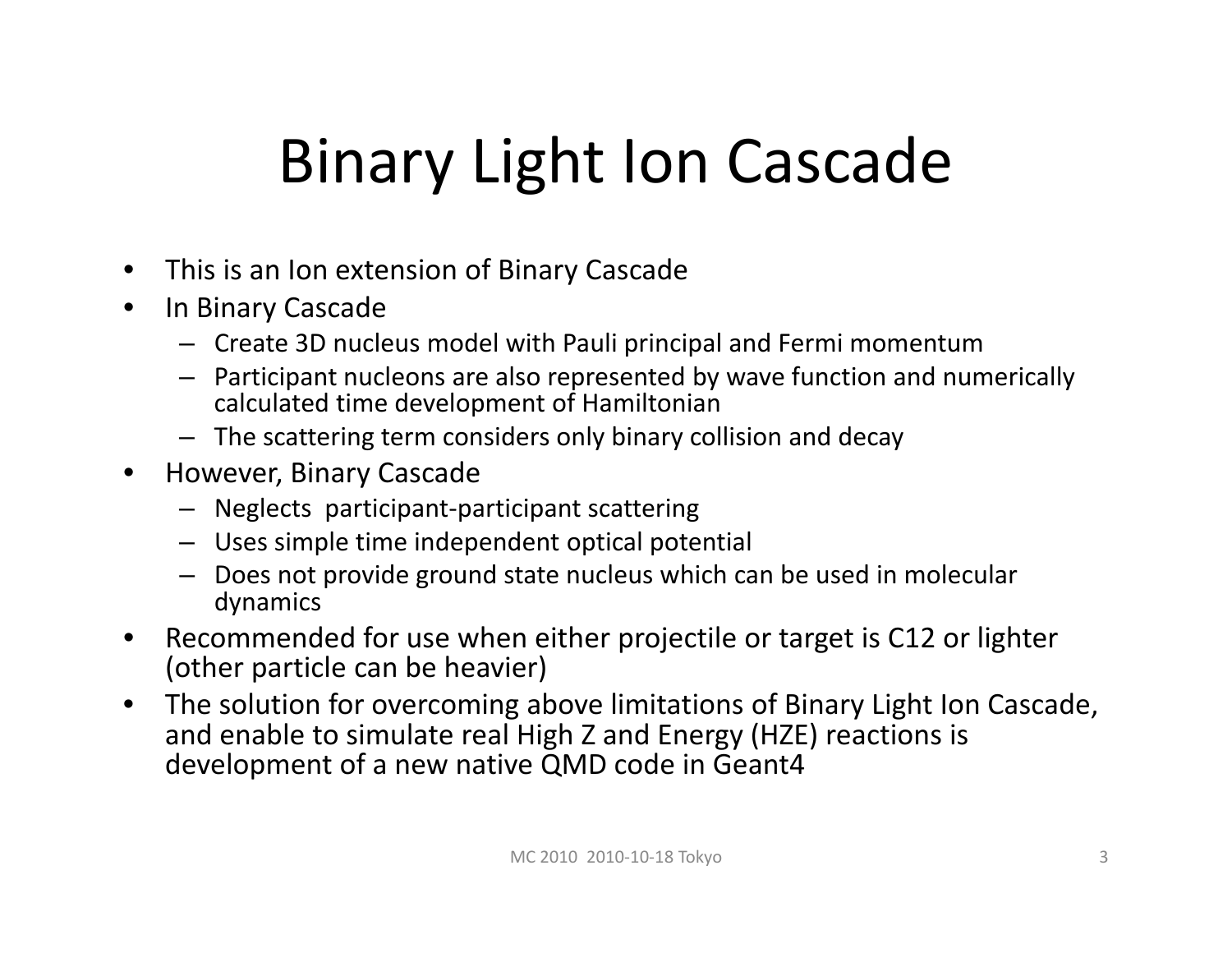# Quantum Molecular Dynamics

- QMD (Quantum Molecular Dynamics) is quantum extension of classical molecular‐dynamics model.
	- – $-$  Each nucleon is seen as a Gaussian wave packet
	- $-$  Propagation with scattering term which takes into account Pauli principal
- QMD model is widely used to analyze various aspects of heavy ion reactions.
	- – Especially for many‐body processes in particular the formation of complex fragments which is hard to treat with Vlasov‐Uehling‐Uhlenbeck (VUU) and Boltzmann‐ Uehling‐Uhlenbeck (BUU) equations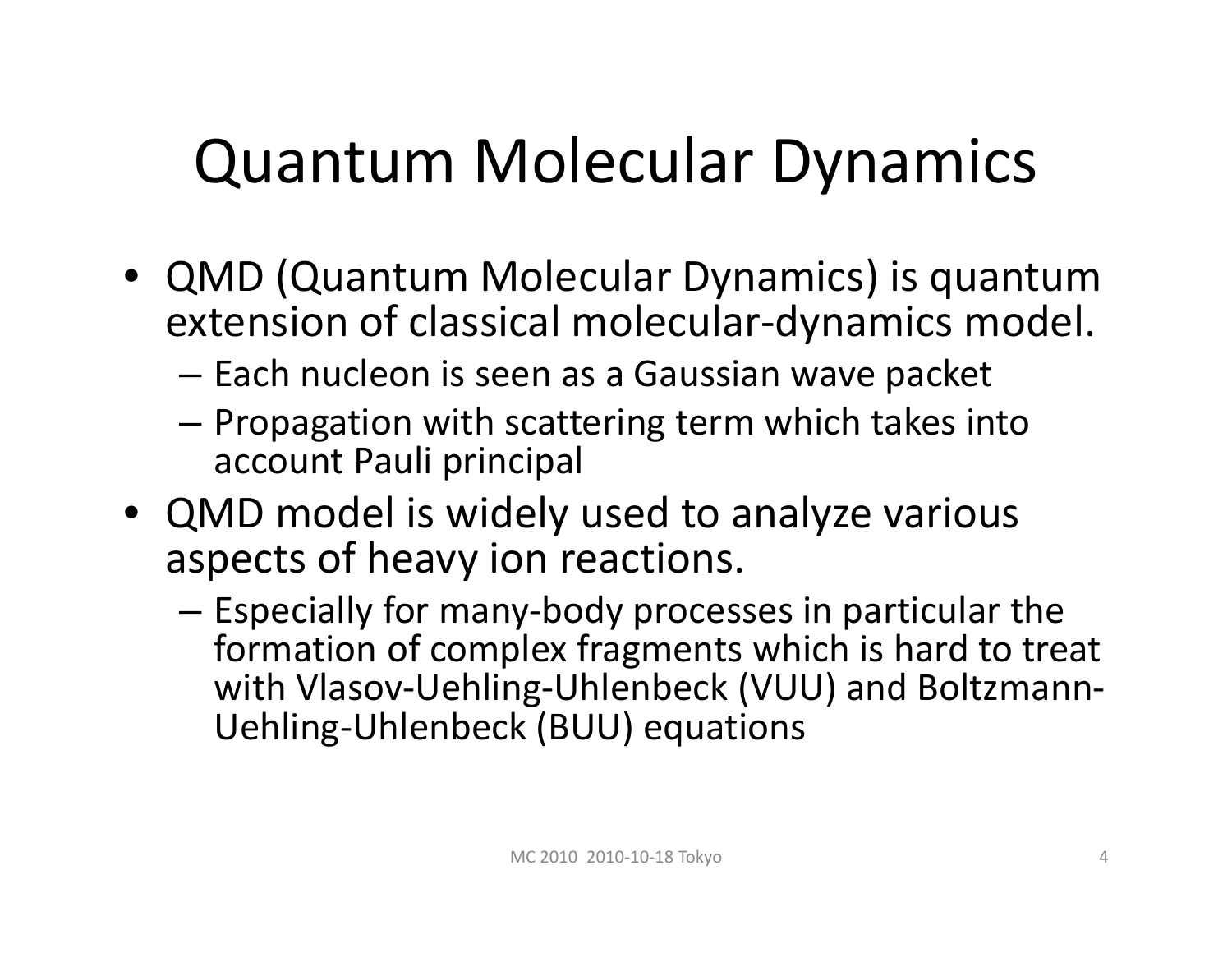# G4QMD(1)

- • The solution for overcoming limitation of Binary Light Ion Cascade, and enabling the simulation of real HZE reactions
- •G4QMD create ground state nucleus based on JQMD, which can be used in MD
- • Potential field and field parameters of G4QMD is also based on JQMD with Lorentz scalar modifications
	- "Development of Jaeri QMD Code" Niita et al, JAERI‐Data/Code 99‐042
- •Self generating potential field is used in G4QMD
- $\bullet$  G4QMD uses scattering and decay library of Geant4
	- Following 25 resonances are taken into account
	- Δ from 1232 up to 1950
	- N from 1400 up to 2250
- •G4QMD includes Participant‐Participant Scattering
- • All major limitations of Binary cascade for Nucleus‐Nucleus calculations are cleared in G4QMD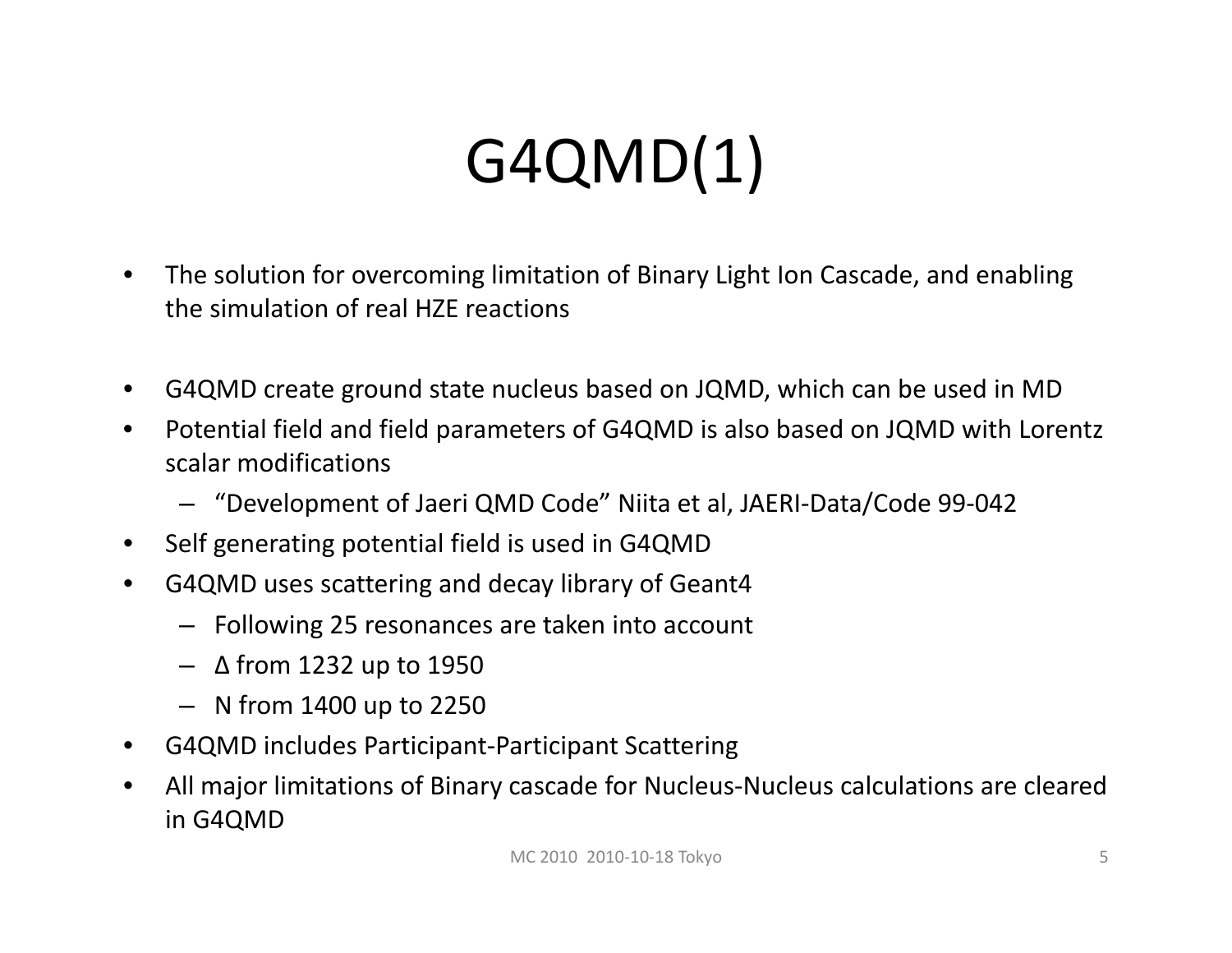# G4QMD(2)

- $\bullet$  Time step of evolution in MD calculation is 1 fm/c and maximum number of time steps is 100. User can change both numbers from physics list.
- When positions of two particles close enough then scattering library is called and then final states of the scatter are checked in MD system to keep total energy of the system.
- $\bullet$  After MD calculation, nucleons are grouped by their position and momentum (r = 4 fm and p = 0.1 GeV/c).
- $\bullet$ • Each group of nucleons is interpreted as an excited nucleus and its group momentum(CM motion), angular momentum and excited energy is calculated
- After that the excited nuclei are passed to Evaporation Models of Geant4
	- Recent Developments in Pre‐equilibrium and De‐excitation Models in Geant4, José M. QUESADA et al. (Oct21st, Session Index=J2)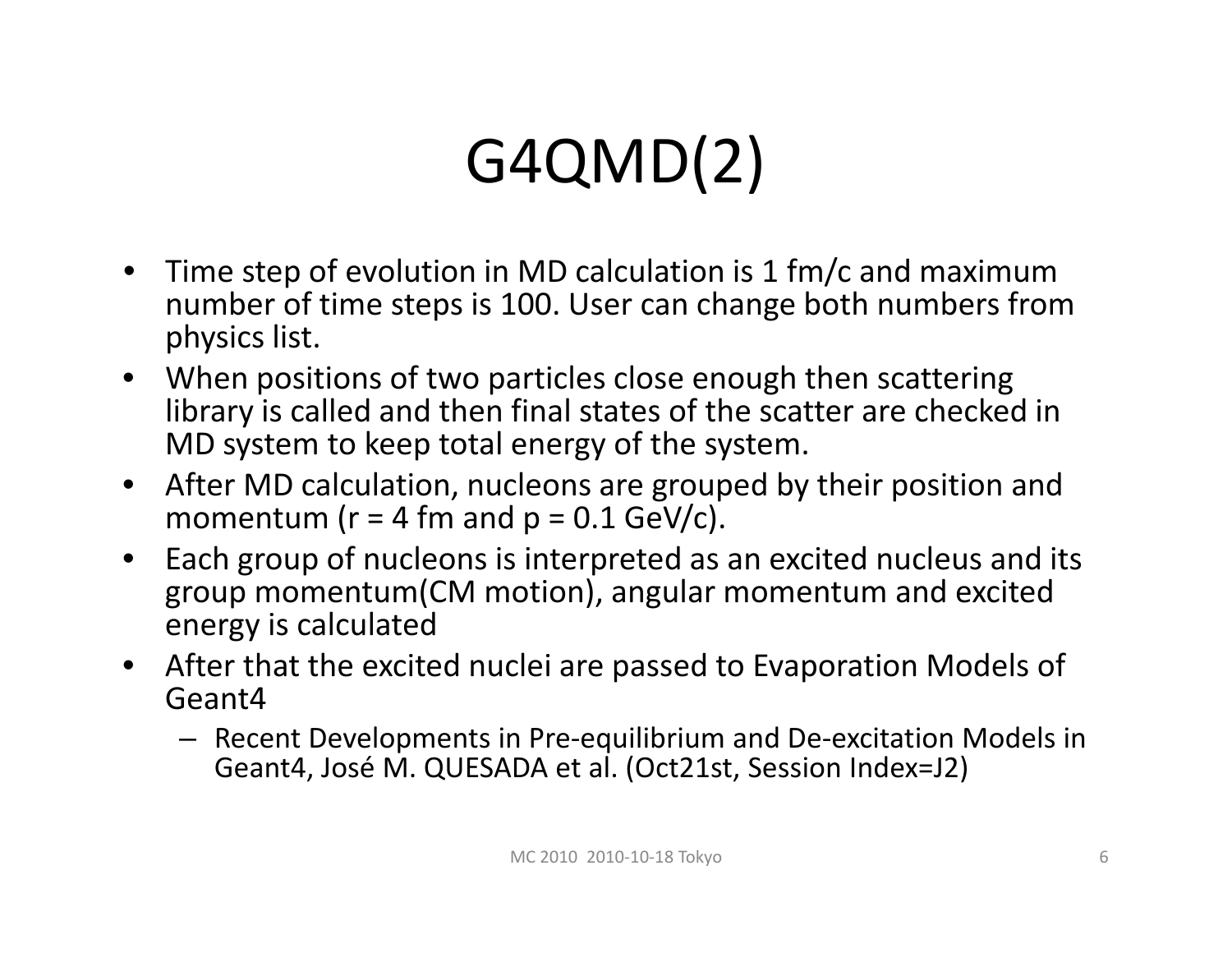# Collaboration Diagram

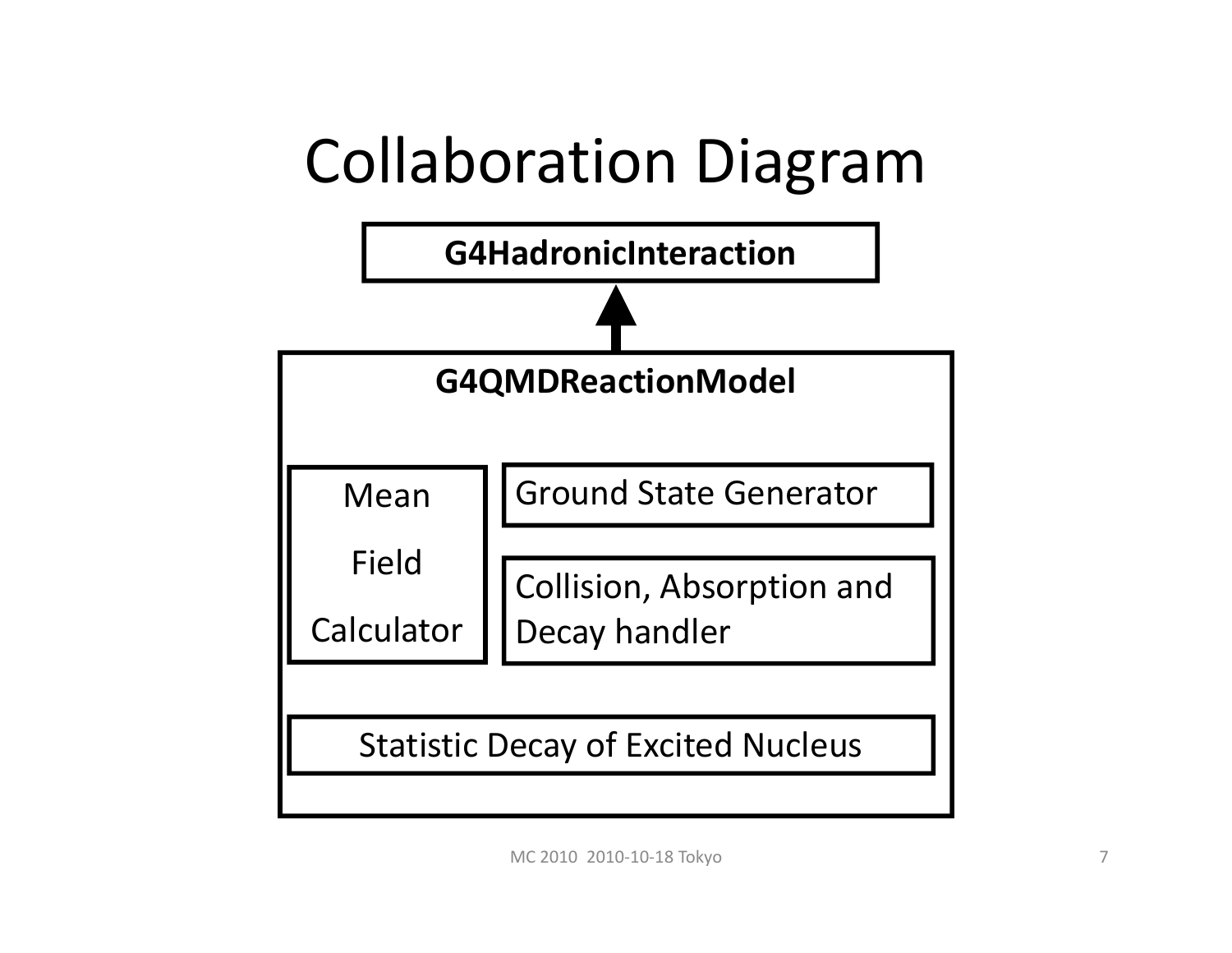#### QMD Calculation Fe 290MeV/n on Al

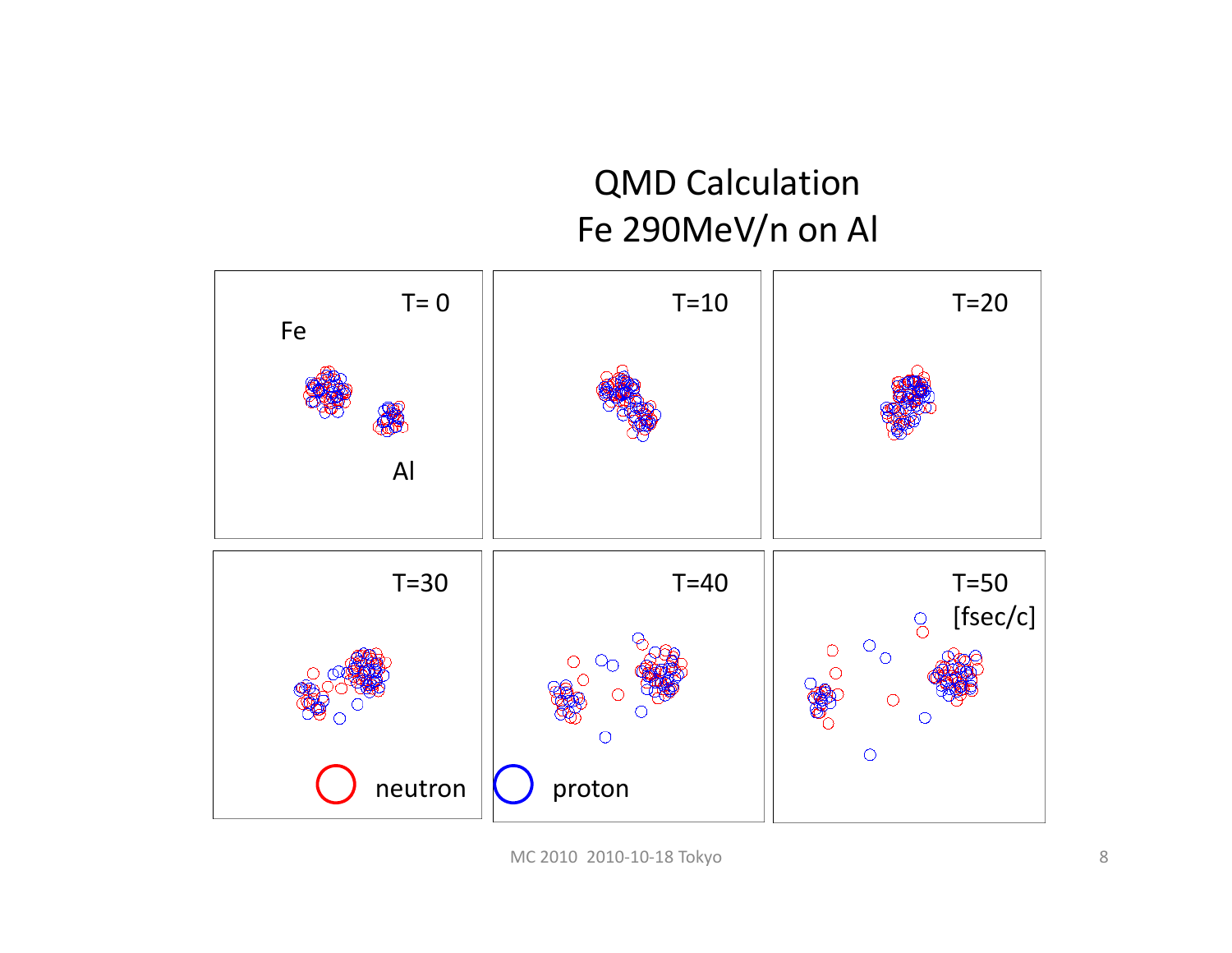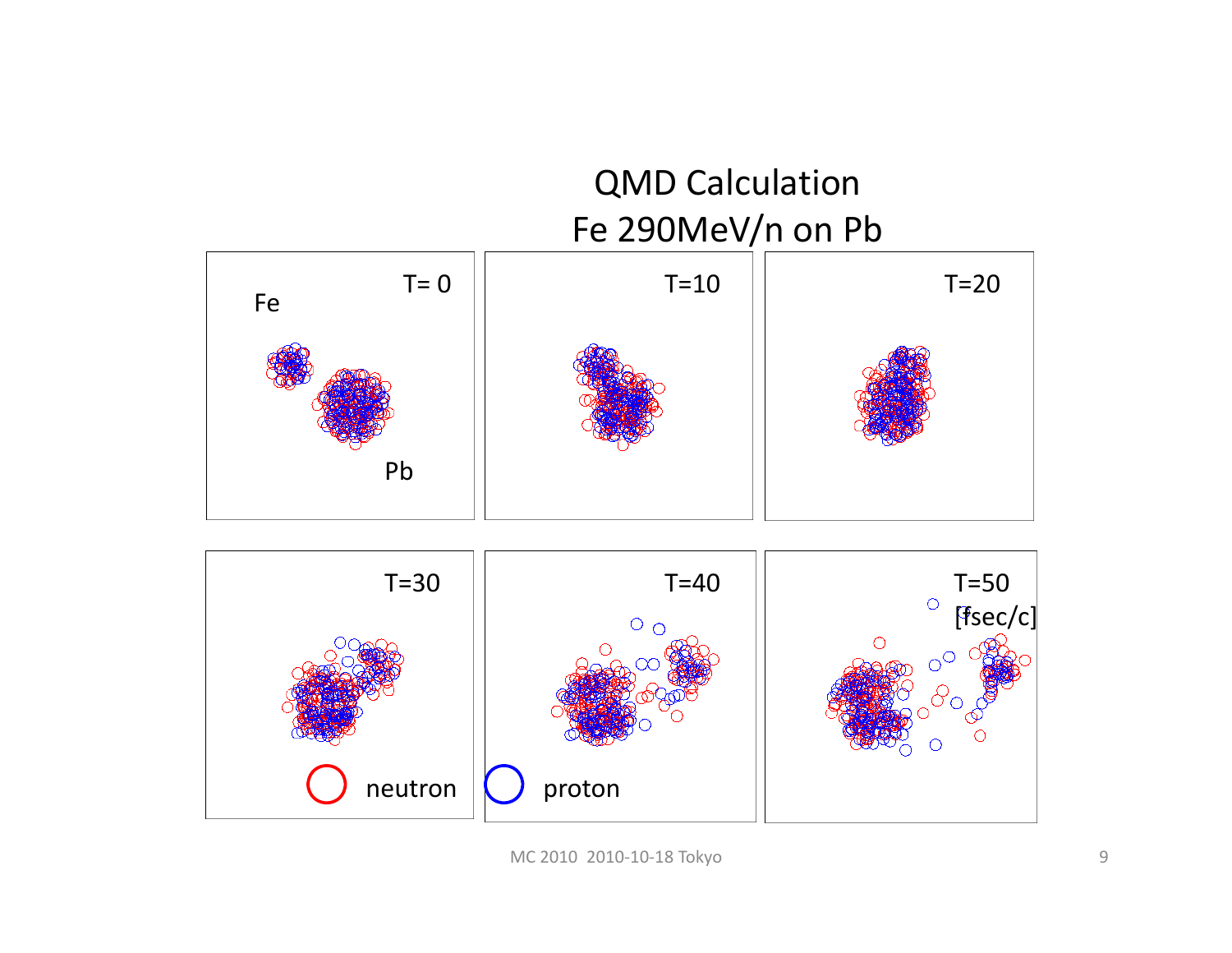#### C12 290MeV/n on Carbon Secondary neutron spectra

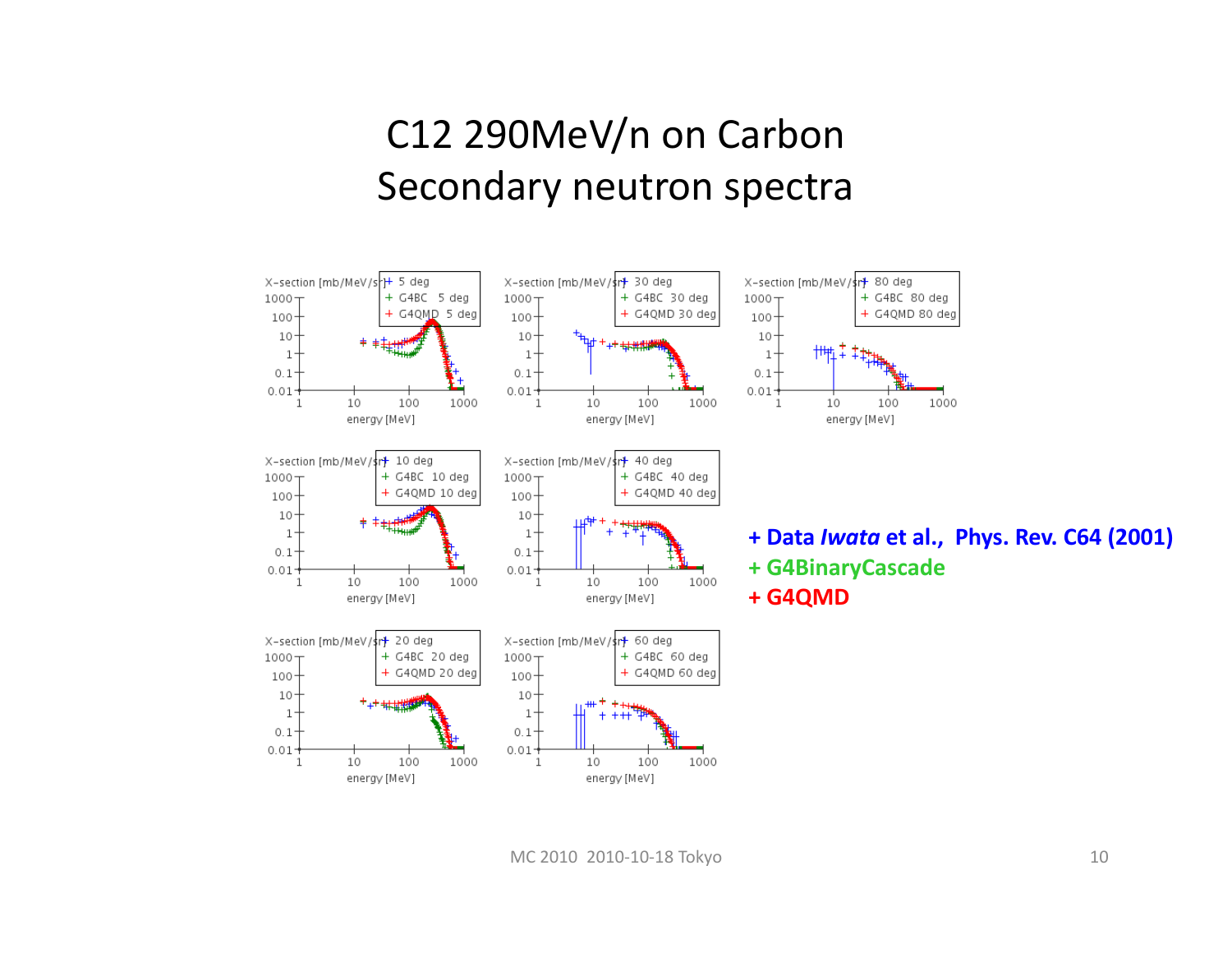## Same reaction to previous slide

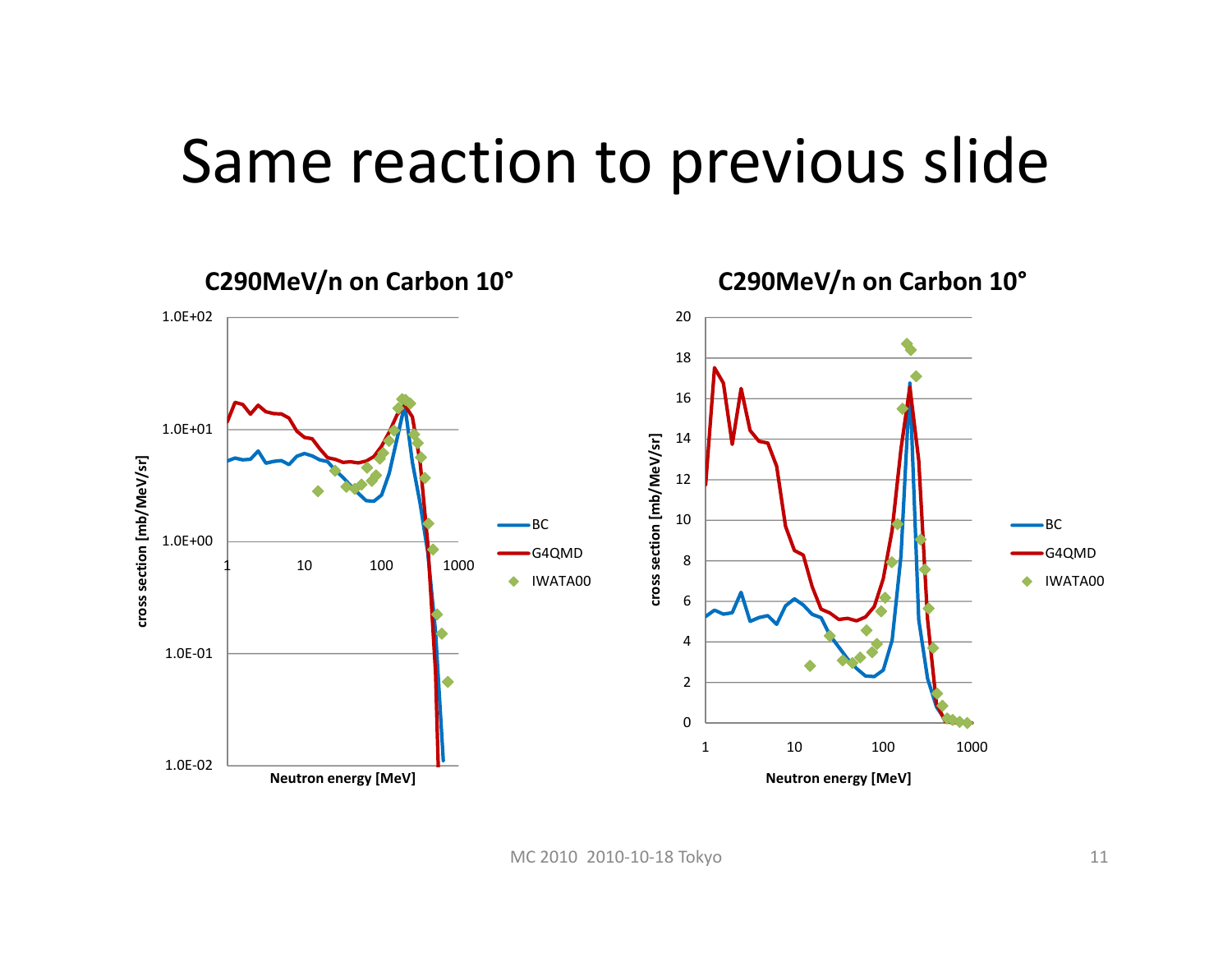#### Ne20 400MeV/n on Carbon Secondary neutron spectra

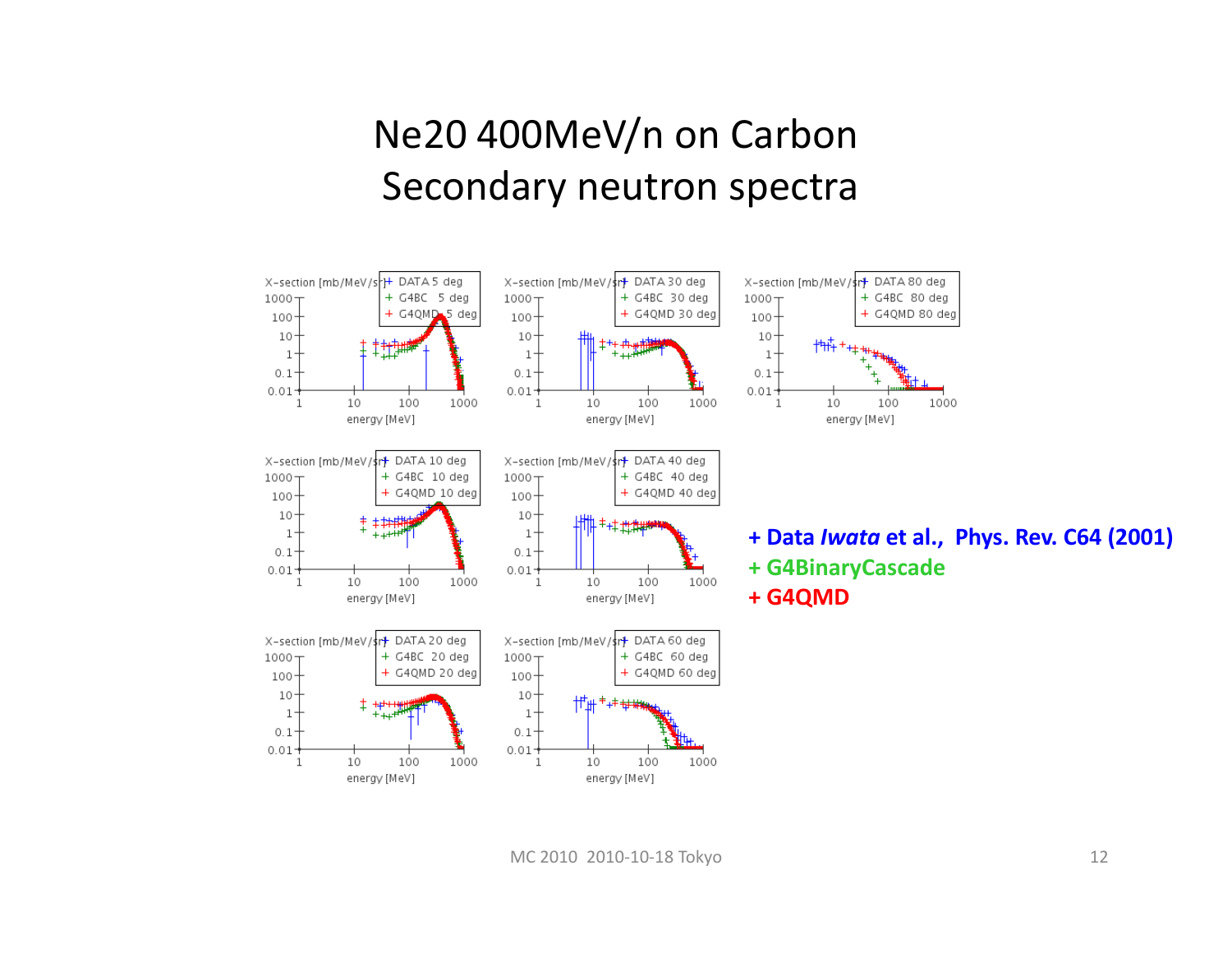## Same reaction to previous slide

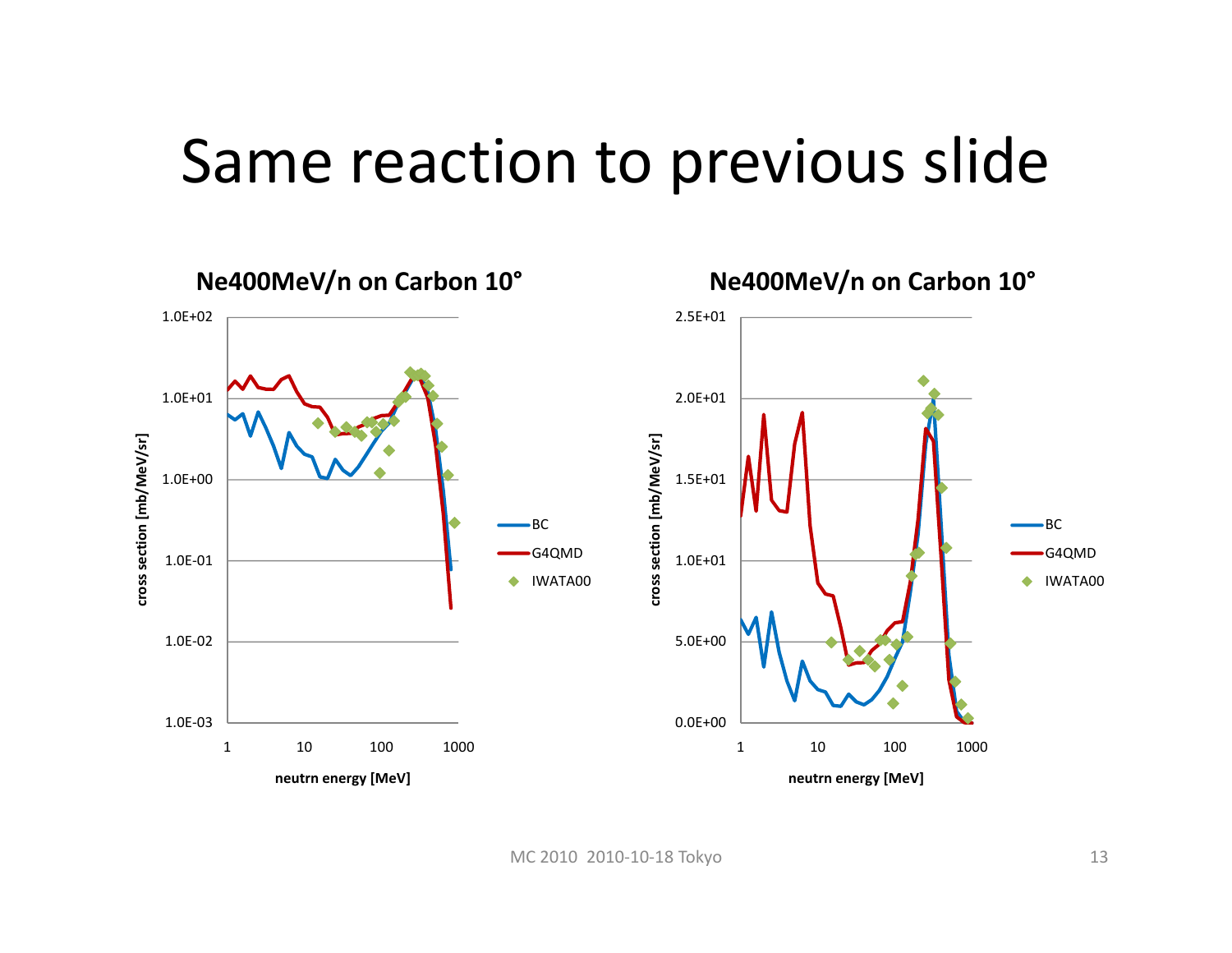## Fe56 400MeV/n on Thick Aluminum Neutron Yield

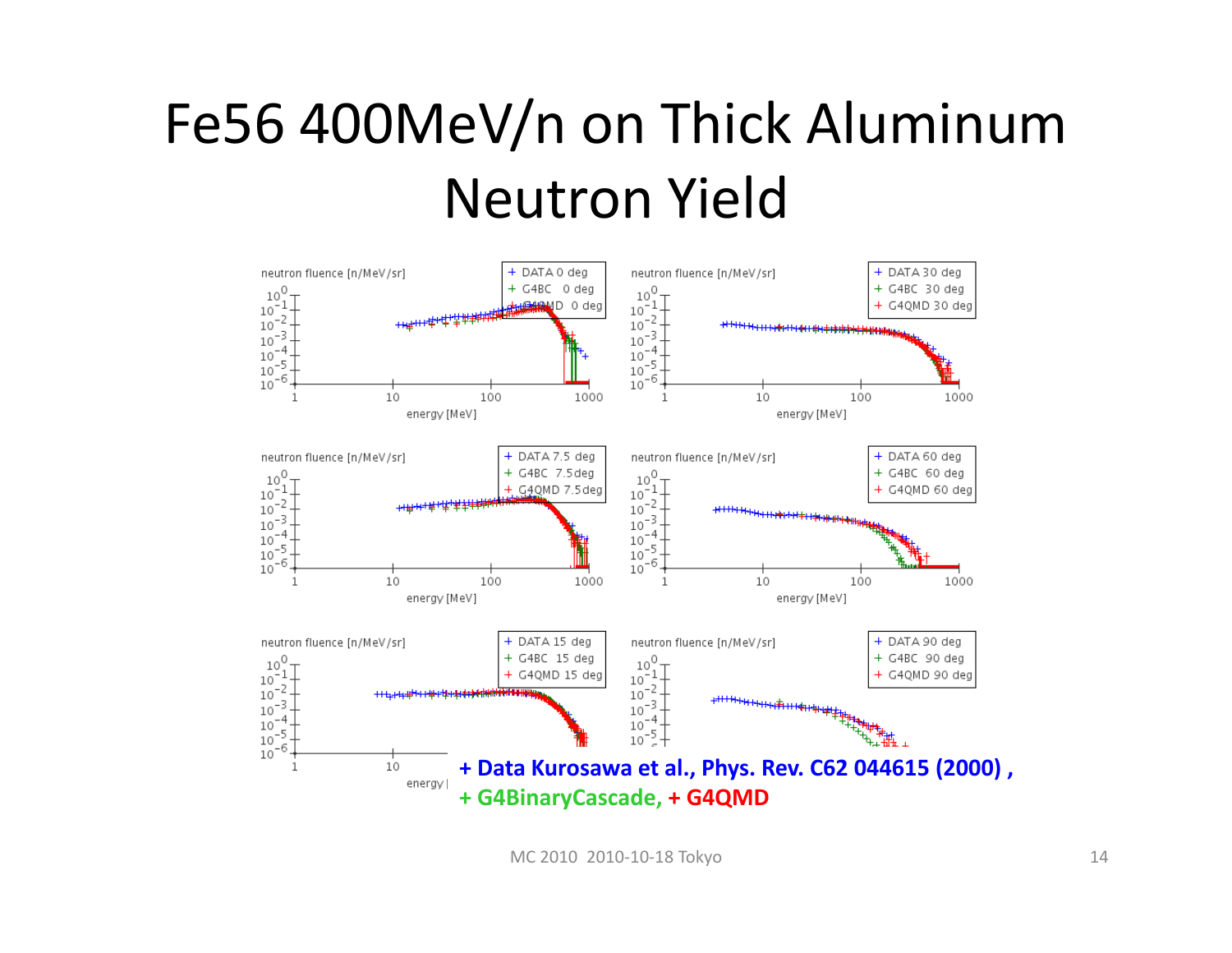## Same reaction to previous slide



**Fe 400MeV/n on Aluminium 30°**

Sato 07 , Sato et al., J,NIM/A,583,507,2007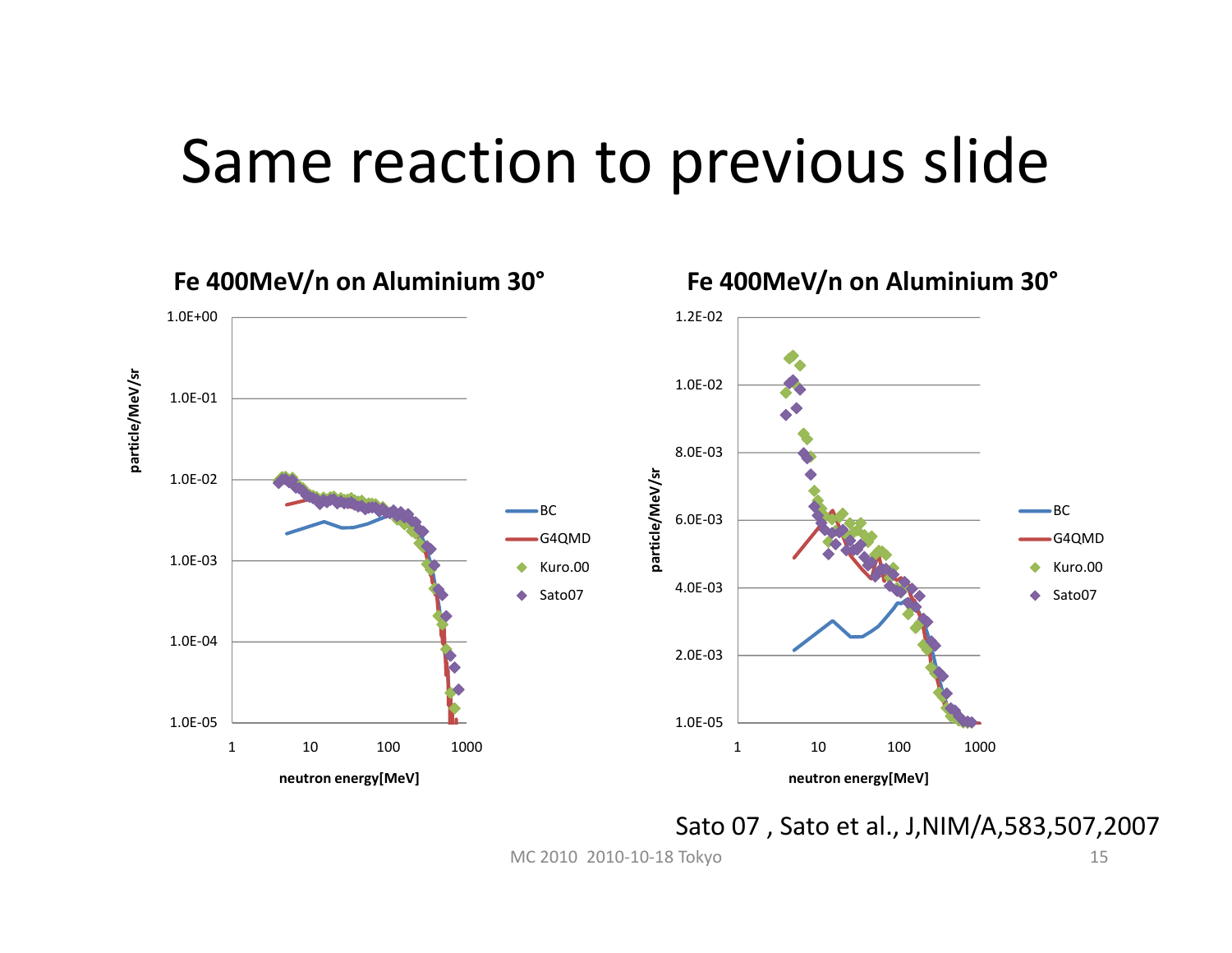## Xe132 400MeV/n on Thick Aluminum Neutron Yield

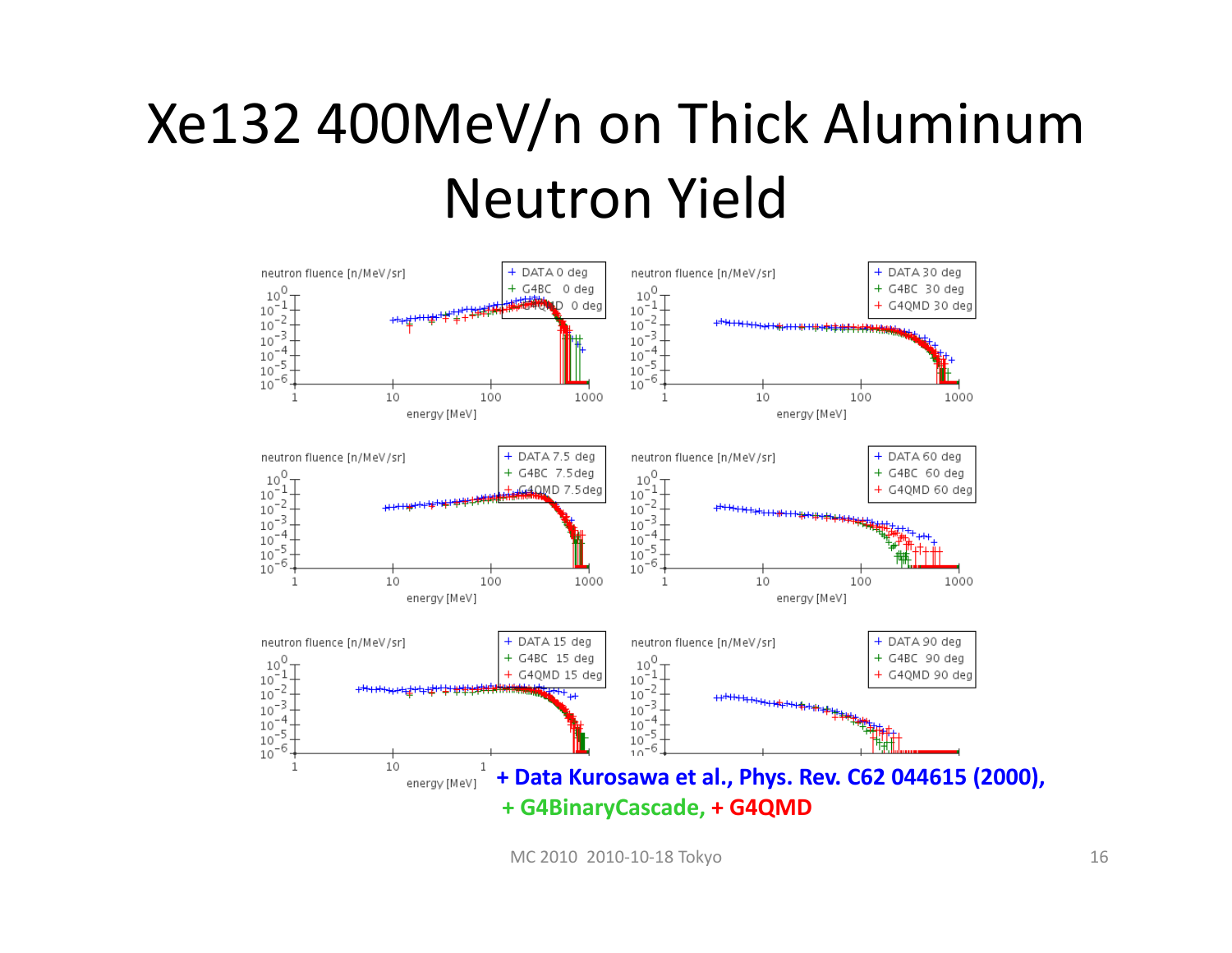## Same reaction to previous slide

**Xe 400MeV/n on Aluminium 30°**



#### **Xe 400MeV/n on Aluminium 30°**

MC 2010 2010‐10‐18 Tokyo 17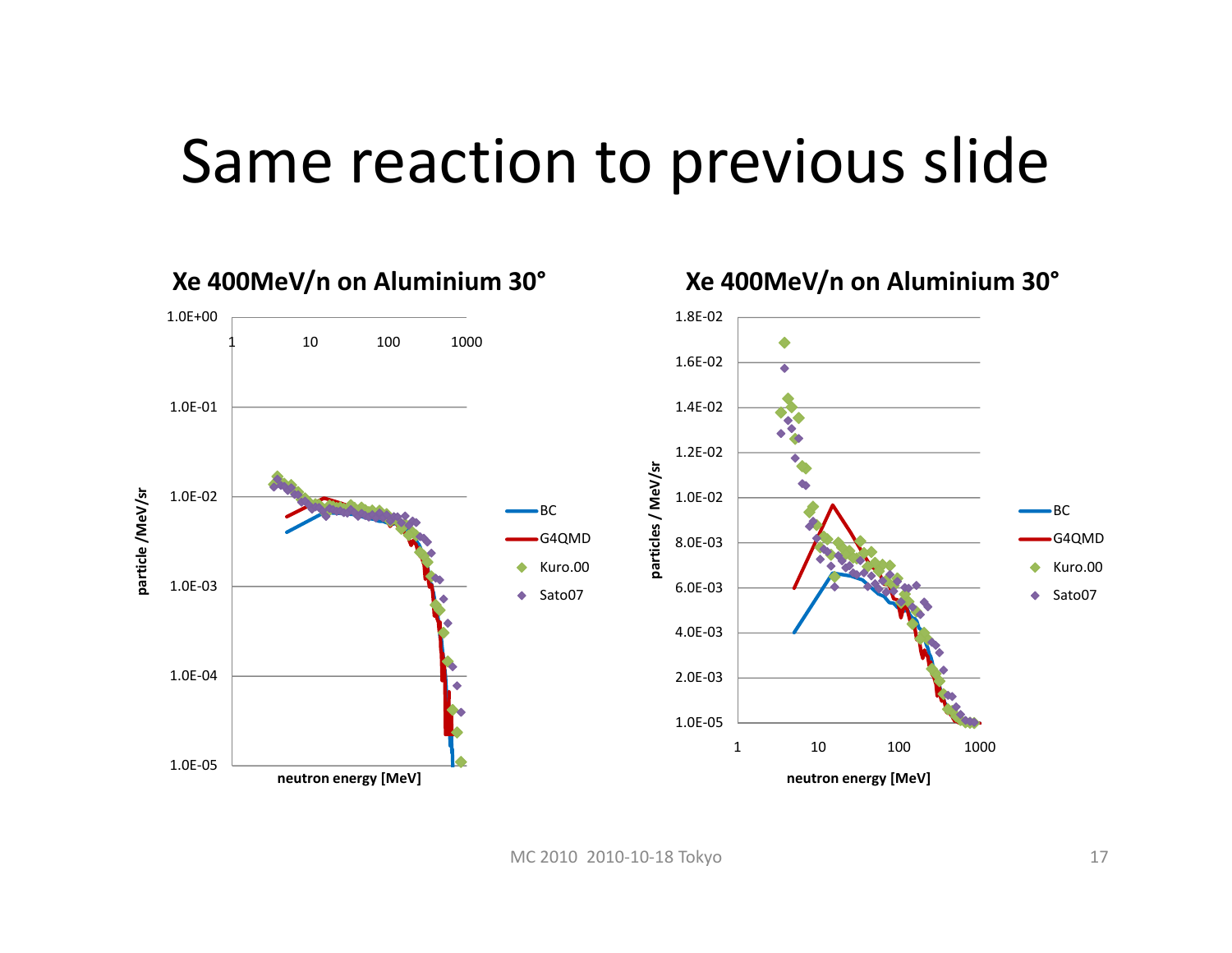# Lorentz covariant dynamics approach (1)

- Should be considered at relativistic energies
- • Sorge et al. formulated Relativistic QMD in fully covariant way based on Poincaré‐invariant constrained Hamiltonian dynamics.
- 8N‐dimensional phase space
	- 6N configuration‐ and momentum‐space <sup>+</sup> 2N Eigen time and energy
- Physical events are described as world lines in the 6N‐dimensional phase space
- 8N‐dimensional phase space should be constrained 2n‐1 degree of freedom and have 6N+1 (global time τ) degree of freedom
- N mass‐shell constraints

$$
H_i = p_i^2 - m_i^2 - V_i = 0
$$

•● And N-1 constraints which connect the relative times of the particles ∑

$$
\chi_{i} = \sum_{j \neq i} g_{ij} p_{ij} q_{ij} = 0
$$
  
\n
$$
q_{ij} = q_{i} - q_{j}^{j \neq i}, \quad p_{ij} = p_{i} + p_{j}, \quad g_{ij} = \exp\left(\frac{q_{ij}^{2}}{L}\right) q_{ij}^{-2}
$$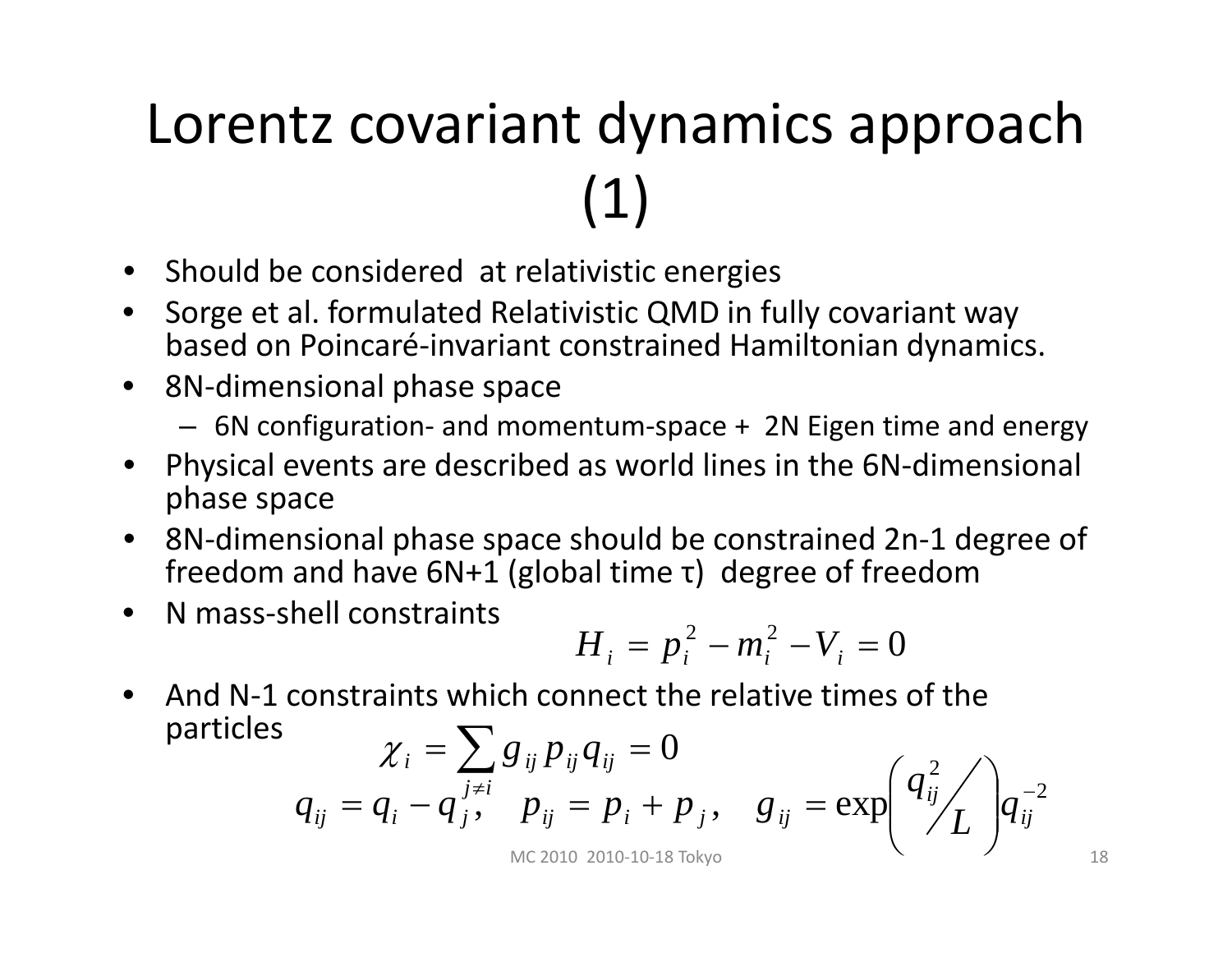# Lorentz covariant dynamics approach (2)

•Hamiltonian

$$
H = \sum_{i=1}^N \lambda_i H_i + \sum_{i=1}^{N-1} \delta \mu_i \chi_i
$$

•Equations of motion

$$
\frac{dq_j}{d\tau} = \frac{\partial H}{\partial p_j} = 2\lambda_j p_j - \sum_{i=1}^N \lambda_i \frac{\partial V_i}{\partial p_j}
$$

$$
\frac{dp_j}{d\tau} = -\frac{\partial H}{\partial q_j} = \sum_{i=1}^N \lambda_i \frac{\partial V_i}{\partial q_j}
$$

 $-$  with the coefficients  $\lambda_{\text{i}}$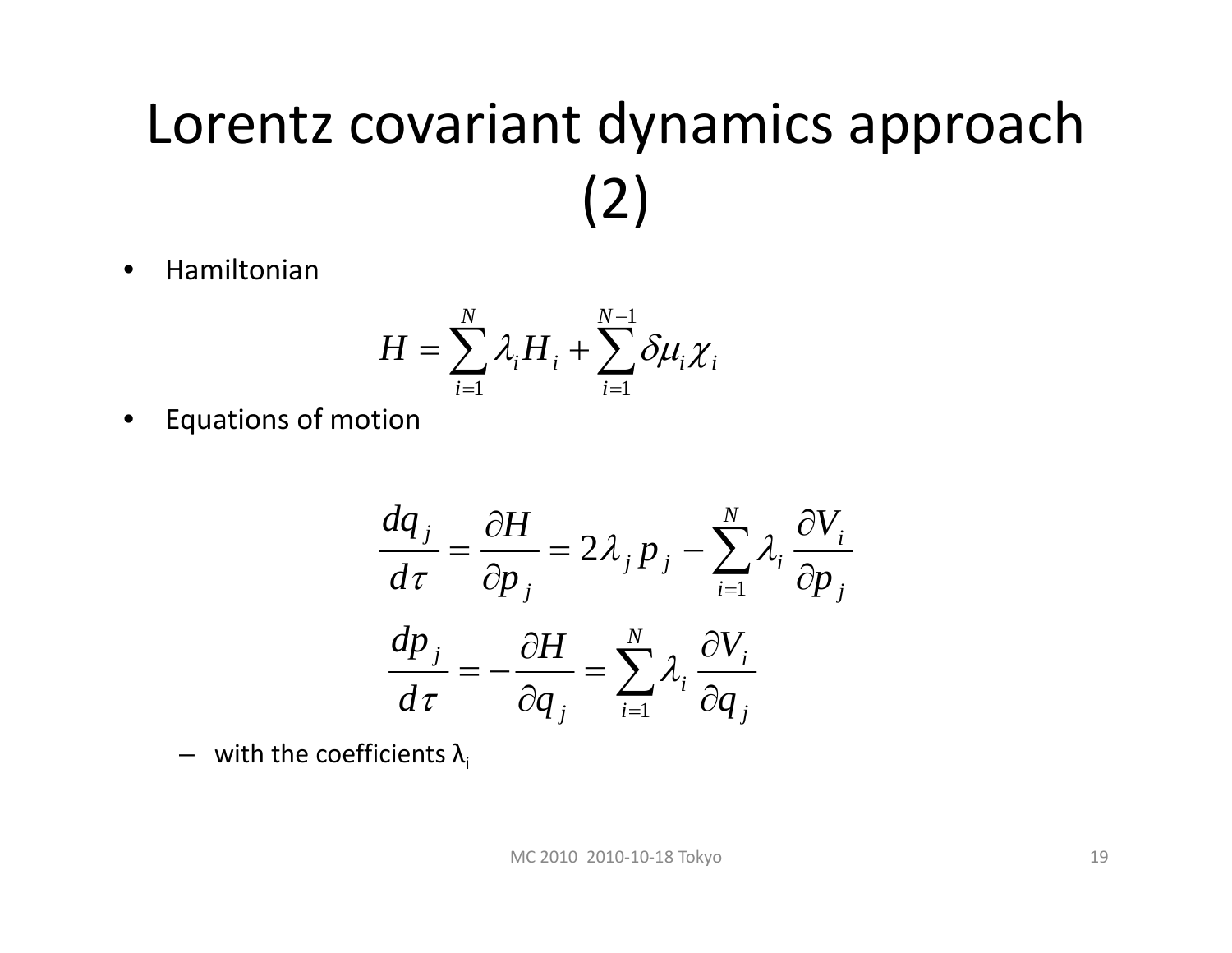#### Lorentz covariant dynamics approach (3)

• And 
$$
\lambda_i
$$
 is 
$$
\lambda_j \approx -\frac{\partial \chi_N}{\partial \tau} S_{Ni}
$$

$$
(S^{-1})_{ij} = \{H_i, \chi_j\}_{Poisson bracket}
$$

 $\bullet$ • In order to solve the equations of motion one needs to calculate the coefficients  $\lambda_i$ . For their calculation the matrix S<sup>-1</sup> must be inverted.

#### Reference

Poincaré invariant Hamiltonian dynamics: Modelling multi‐hadronic interactions in <sup>a</sup> phase space approach, H. Sorge, H. Stocker and W. Greiner *Ann. Phys*. **192**, 266 1989

Microscopic Models for Ultrarelativistic Heavy Ion Collisions S. A. Bass et al., *Prog. Part. Nucl. Phys*. **41**, 225 1998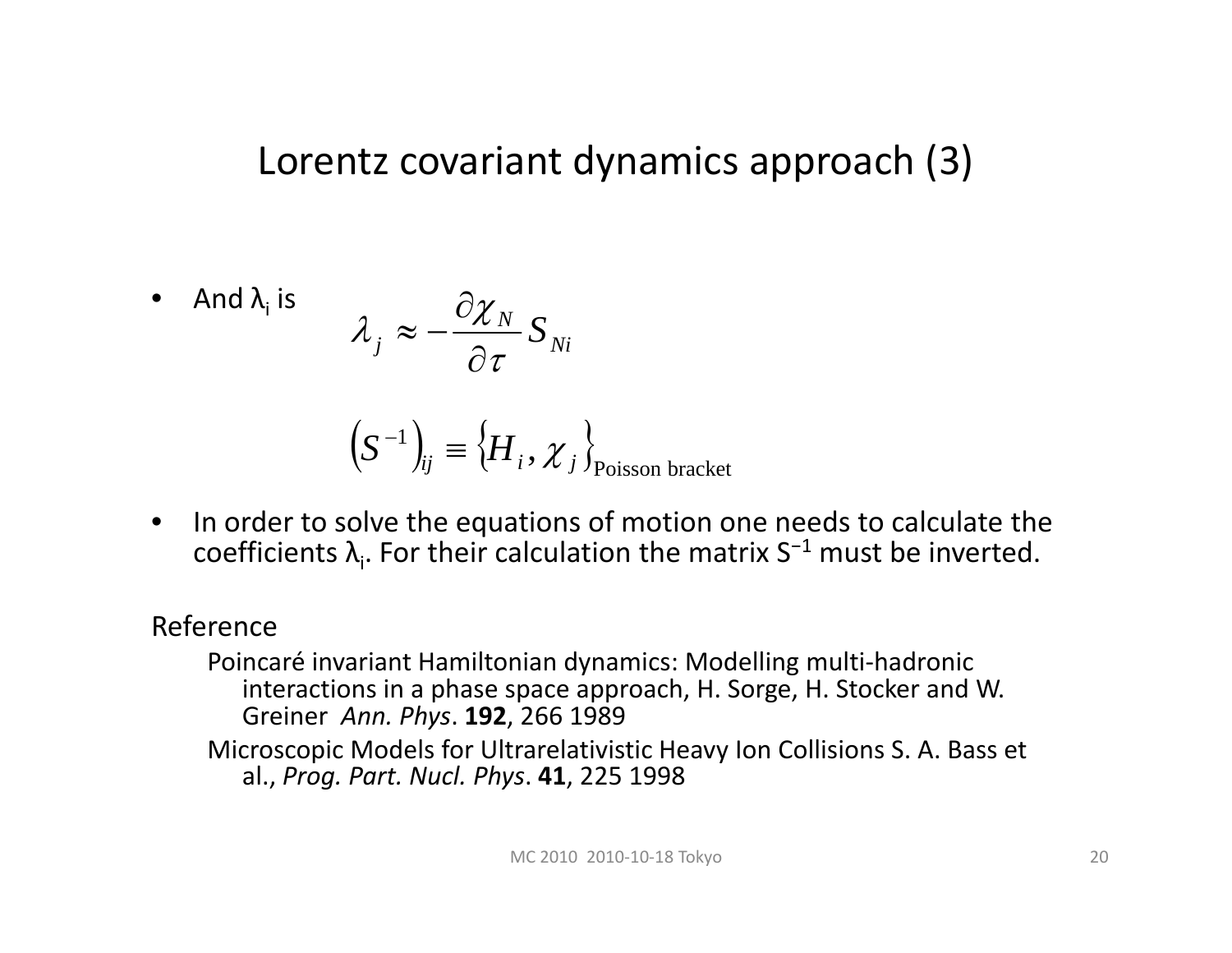### Lorentz covariant dynamics approach (4)

- However, recently developer of JQMD group published a new paper
- "In high‐energy reactions, two‐body collisions are dominant; the purpose of the Lorentz‐covariant formalism is only to describe relatively low‐energy phenomena between particles in <sup>a</sup> fast‐moving medium. Therefore, we assume <sup>a</sup> simpler form for the time fixations, namely we set the time coordinates of all the particles to be the same. "

$$
\phi_{i+N} \equiv a \cdot (q_i - q_N) \quad (i = 1, 2, \dots, N-1)
$$
  

$$
\phi_{2N} \equiv a \cdot q_N - t
$$

• the inverted matrix S is not required.

D. Mancusiet al., "Stability of nuclei in peripheral collisions in the JAERI quantum molecular dynamics model**" PHYSICAL REVIEW C 79, 014614 (2009)**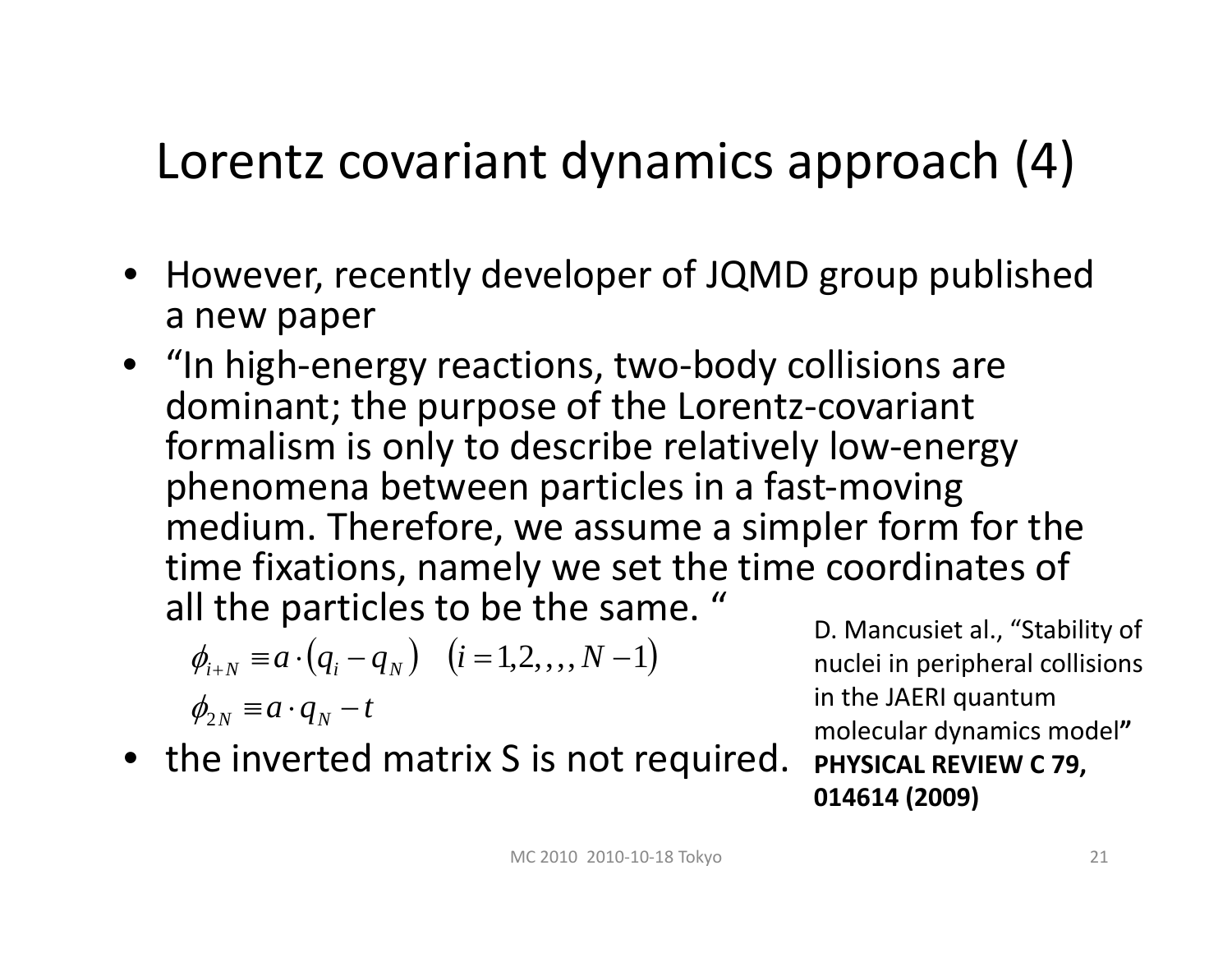## Fe 1GeV/n on Al

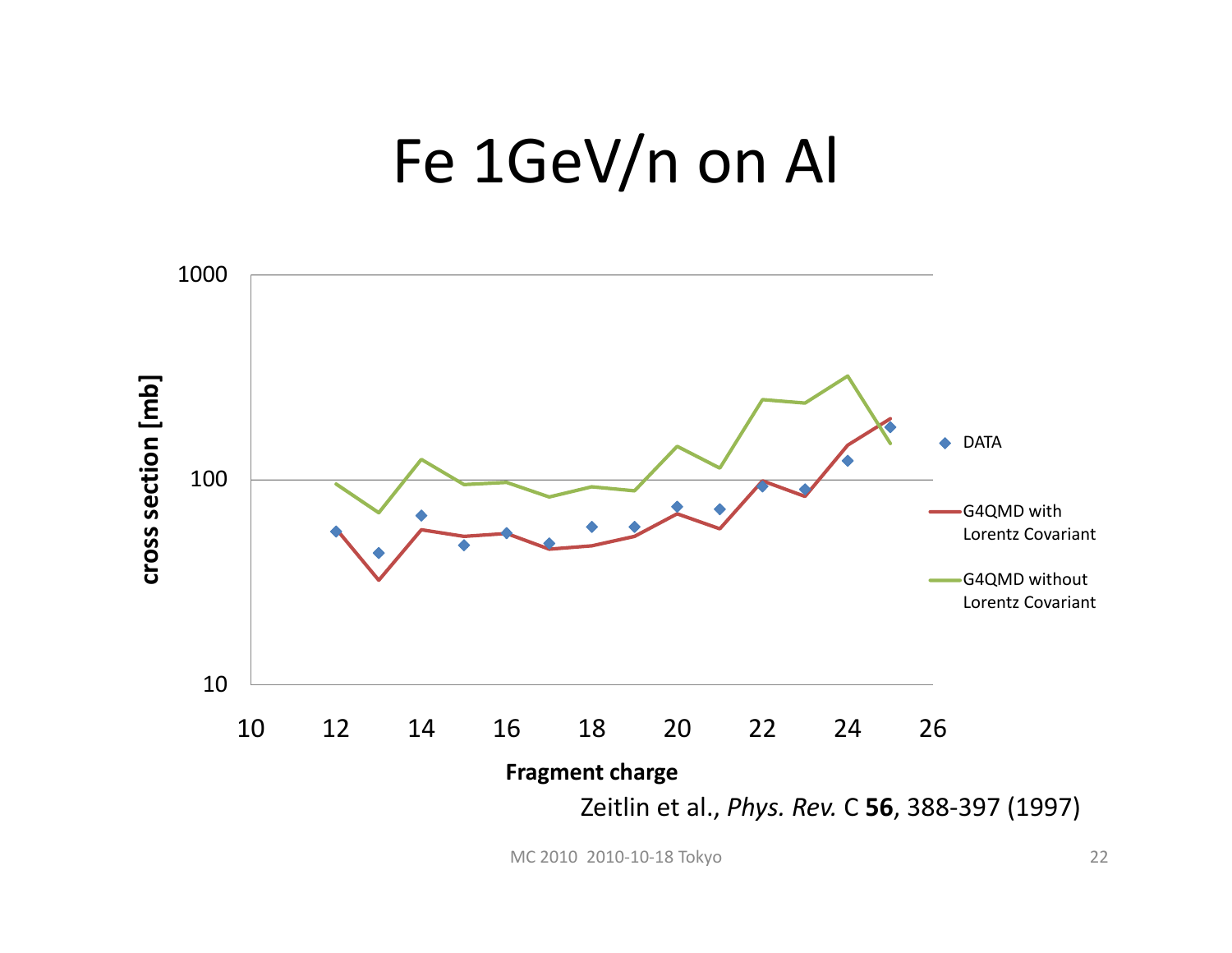# Summary

- We are developing G4QMD which handles nucleus‐ nucleus interaction up to ~5 GeV/n
- Validation shows much better results than Binary (Light Ion) Cascade
- The first release was done in Geant4 v9.1
- We are also developing G4RQMD which has Lorentz covariant dynamics based on recent paper published by JQMD group.
- First validation of G4RQMD shows quite promising results in relativistic energy collisions and will be included in the coming Geant4 release.